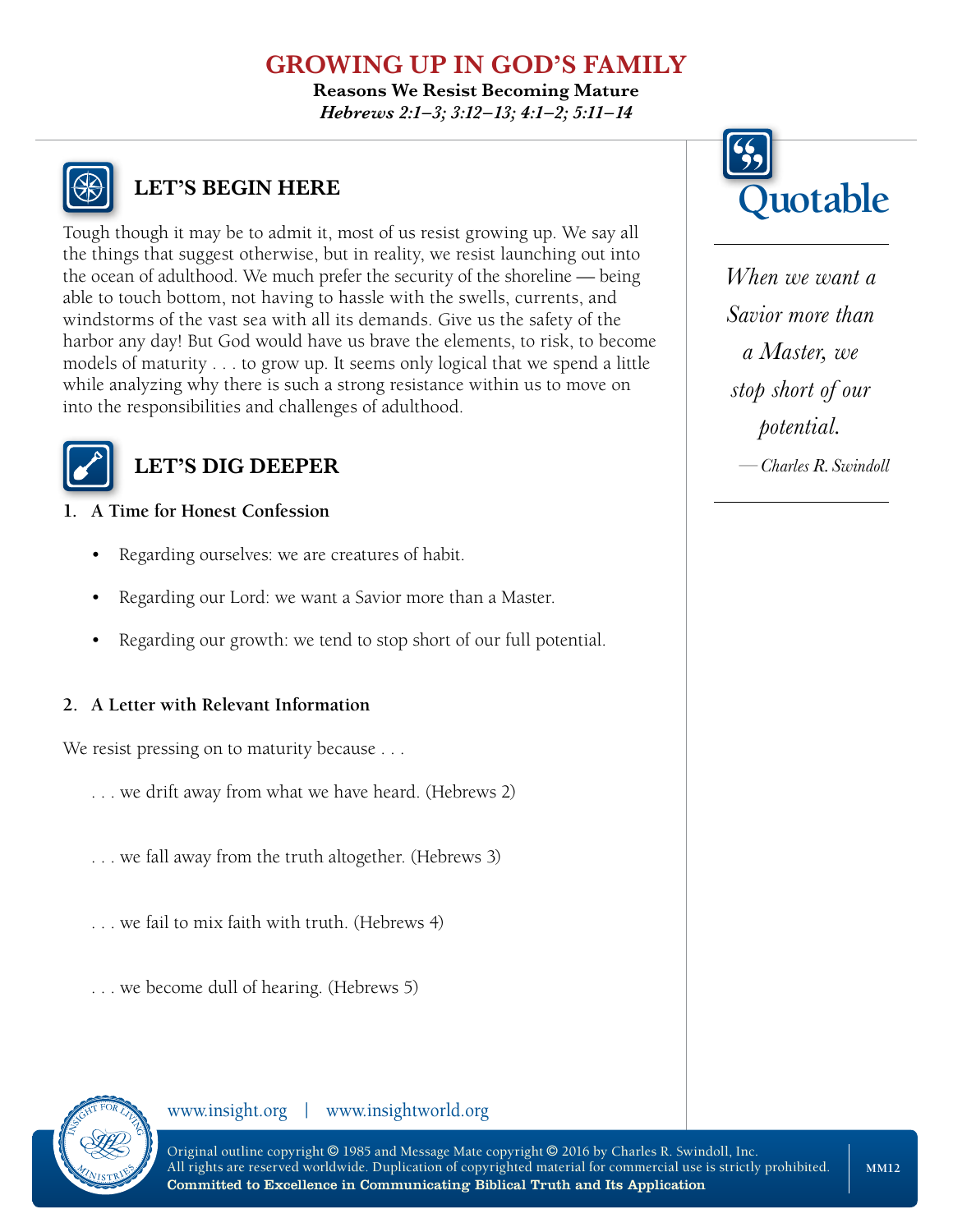## **GROWING UP IN GOD'S FAMILY**

**Reasons We Resist Becoming Mature**

*Hebrews 2:1–3; 3:12–13; 4:1–2; 5:11–14*



#### **A CLOSER LOOK** *Persecution: Its Nature and Effects*

Loving parents want their kids to understand that discipline and love aren't mutually exclusive ideas — that forms of correction are not vents for parental anger, outbursts of frustration, or clubs wielded to abuse authority (and children). Instead, parents want their kids to understand that real love *requires* discipline.

So why do we have such a hard time receiving discipline from our heavenly Father? Our goal is all too often comfort — freedom from pain, financial security, heaven on earth.

How different from God's perspective. His goal is to conform us to His image, to make us holy (Hebrews 12:4–11). In fact, He assures us that never experiencing His discipline is a reason to wonder if we really belong to Him (12:8).

Do you need encouragement that God loves you? Don't just look at the comforts He provides. Consider the discomfort He allows in your life as well. They are tools of correction in the hands of your loving Father.

Sure, it hurts. But metal bends better when softened with fire. Marble takes shape only under the splintering blow of a chisel. And whoever heard of smoothing wood without the abrasive scrape of sandpaper?

A loving God using pain to produce good in His children may sound harsh, until you consider that the most loving thing He ever did was also the most painful—putting His only Son on the cross.

Let us welcome and endure His discipline, for it "yields the peaceful fruit of righteousness" (12:11).



# **LET'S** *LIVE IT*

*Stay teachable***. God will use every circumstance to help you mature if you lean forward and listen for His voice. What could He be teaching you in your marriage? Your circumstances? Your business? Your grief?** 

*Listen***. Listen with your heart and your hands; and along with God's truth found in Scripture, mix in faith.**



www.insight.org | www.insightworld.org